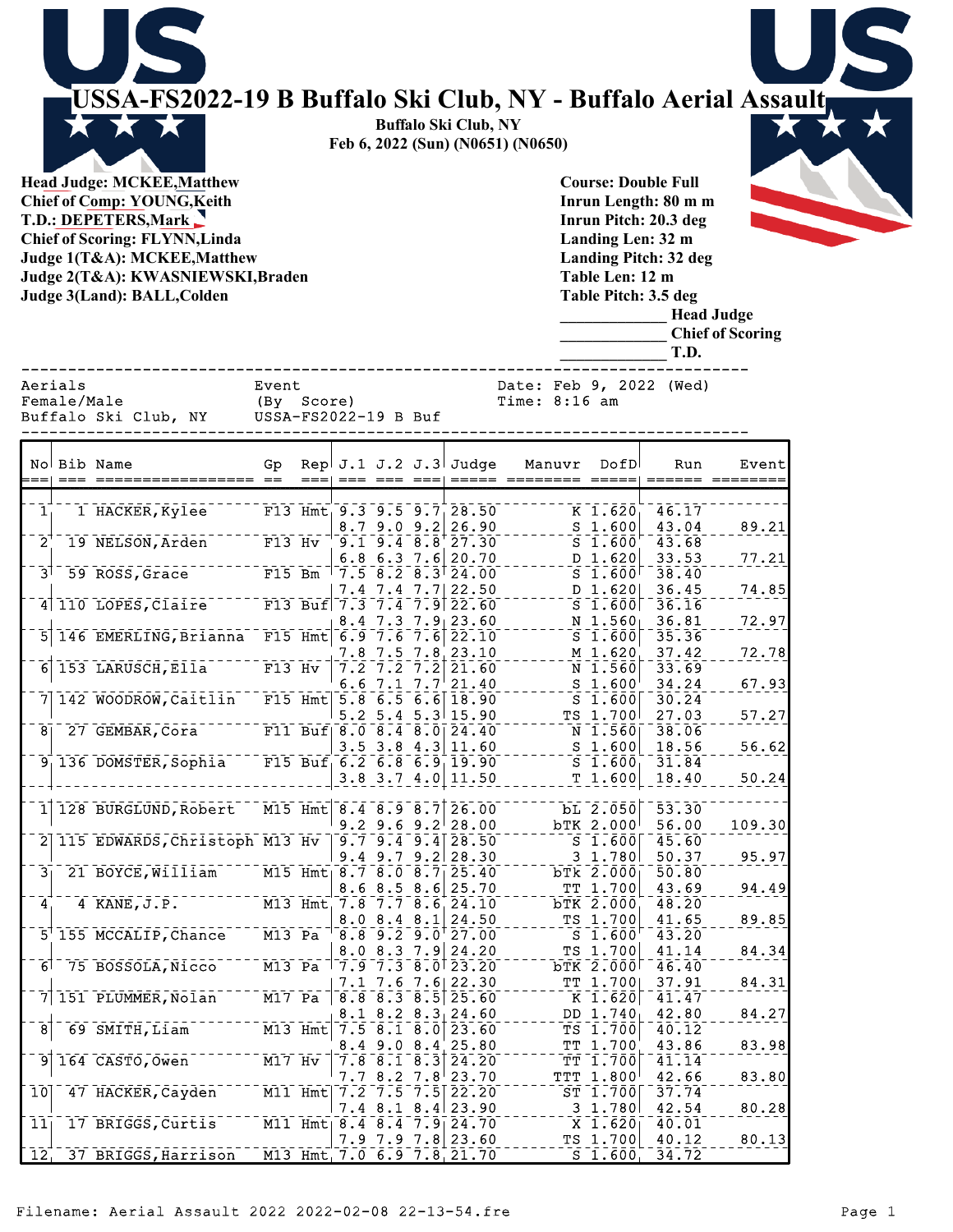Female/Male (By Score) Time: 8:16 am Buffalo Ski Club, NY USSA-FS2022-19 B Buf

Aerials Event Event Date: Feb 9, 2022 (Wed)

| === | No Bib Name                       | Gp |           |                     |             | Rep J.1 J.2 J.3 Judge             | Manuvr DofD |                     | Run   | Event |
|-----|-----------------------------------|----|-----------|---------------------|-------------|-----------------------------------|-------------|---------------------|-------|-------|
|     |                                   |    |           |                     |             | $7.7$ 7.6 8.1 23.40               |             | TS 1.700            | 39.78 | 74.50 |
|     | 13 112 BROWN, Evan                |    |           |                     |             | M15 Hmt 7.9 8.0 7.8 23.70         |             | TS 1.700            | 40.29 |       |
|     |                                   |    |           |                     | $6.8\;6.7$  | 6.8, 20.30                        |             | S <sub>1.600</sub>  | 32.48 | 72.77 |
|     | 14 34 EVANS, Lachlan              |    |           | M13 Hmt 8.0 7.7 7.7 |             | 23.40                             |             | $S$ 1.600           | 37.44 |       |
|     |                                   |    |           |                     |             | $6.5$ $6.5$ $7.0$ $20.00$         |             | TS 1.700            | 34.00 | 71.44 |
|     | 15 133 CONLEY, Owen               |    |           |                     |             | M17 Buf 7.6 6.7 7.6 21.90         |             | K 1.620             | 35.47 |       |
|     |                                   |    |           |                     |             | 6.9 6.6 7.0 $20.50$               |             | D 1.620             | 33.21 | 68.68 |
| 16  | 12 BROWN, Cameron                 |    | $M11$ Buf |                     |             | 7.3 7.3 7.4 22.00                 |             | $S$ 1.600           | 35.20 |       |
|     |                                   |    |           |                     |             | $6.1\ \ 6.4\ \ 6.8\ \ 19.30$      |             | $X$ 1.620           | 31.26 | 66.46 |
|     | $171169$ LAHM, Noah               |    |           |                     |             | M15 Pa $\sqrt{7.8}$ 7.7 7.6 23.10 |             | $S$ 1.600           | 36.96 |       |
|     |                                   |    |           |                     |             | $6.4$ 6.1 5.9 18.40               |             | T 1.600             | 29.44 | 66.40 |
|     | 18 107 WOODROW, Colin             |    |           |                     |             | M19 Hmt 7.8 7.2 7.6 22.60         |             | TS 1.700            | 38.42 |       |
|     |                                   |    |           |                     |             | $4.6$ $4.4$ $4.9$ 13.90           |             | <b>TTTS 1.900</b>   | 26.41 | 64.83 |
|     | 19 <sup>1</sup> 10 BROWN, Maxwell |    |           |                     |             | M13 Hmt 5.0 4.6 5.9 15.50         |             | $S$ 1.600           | 24.80 |       |
|     |                                   |    |           |                     | $7.3 \t7.5$ | $7.6$ 22.40                       |             | $K$ 1.620           | 36.28 | 61.08 |
|     | 20 130 FLYNN, Sean                |    |           |                     |             | M15 Buf 6.0 6.2 6.3 18.50         |             | $S$ 1.600           | 29.60 |       |
|     |                                   |    |           |                     |             | $6.4$ 5.9 5.8 18.10               |             | T 1.6001            | 28.96 | 58.56 |
|     | 21 114 WOLLEN, Trevor             |    |           |                     |             | M17 Buf 4.2 4.4 5.1 13.70         |             | TS 1.700            | 23.29 |       |
|     |                                   |    |           |                     |             | $6.2$ 6.2 7.0 19.40               |             | TTS 1.800           | 34.92 | 58.21 |
|     | 22 124 MARINO, Dakota             |    |           | M09 Buf 3.2 3.0 3.4 |             | 9.60                              |             | N 1.560             | 14.97 |       |
|     |                                   |    |           |                     |             | $6.0 \t6.1 \t5.7 \t17.80$         |             | S <sub>1.600'</sub> | 28.48 | 43.45 |
| 23  | 30 O'LEARY, Cian                  |    | $M11$ Buf |                     |             | $5.8$ 6.6 6.2 18.60               |             | $S$ 1.600           | 29.76 |       |
|     |                                   |    |           |                     |             | $2.6$ $2.7$ $2.5$ $7.80$          |             | N 1.560             | 12.16 | 41.92 |
|     |                                   |    |           |                     |             |                                   |             |                     |       |       |

Winfree 2022.00, B Rules, Rand=616 @ 8:35a(22-2-6), A